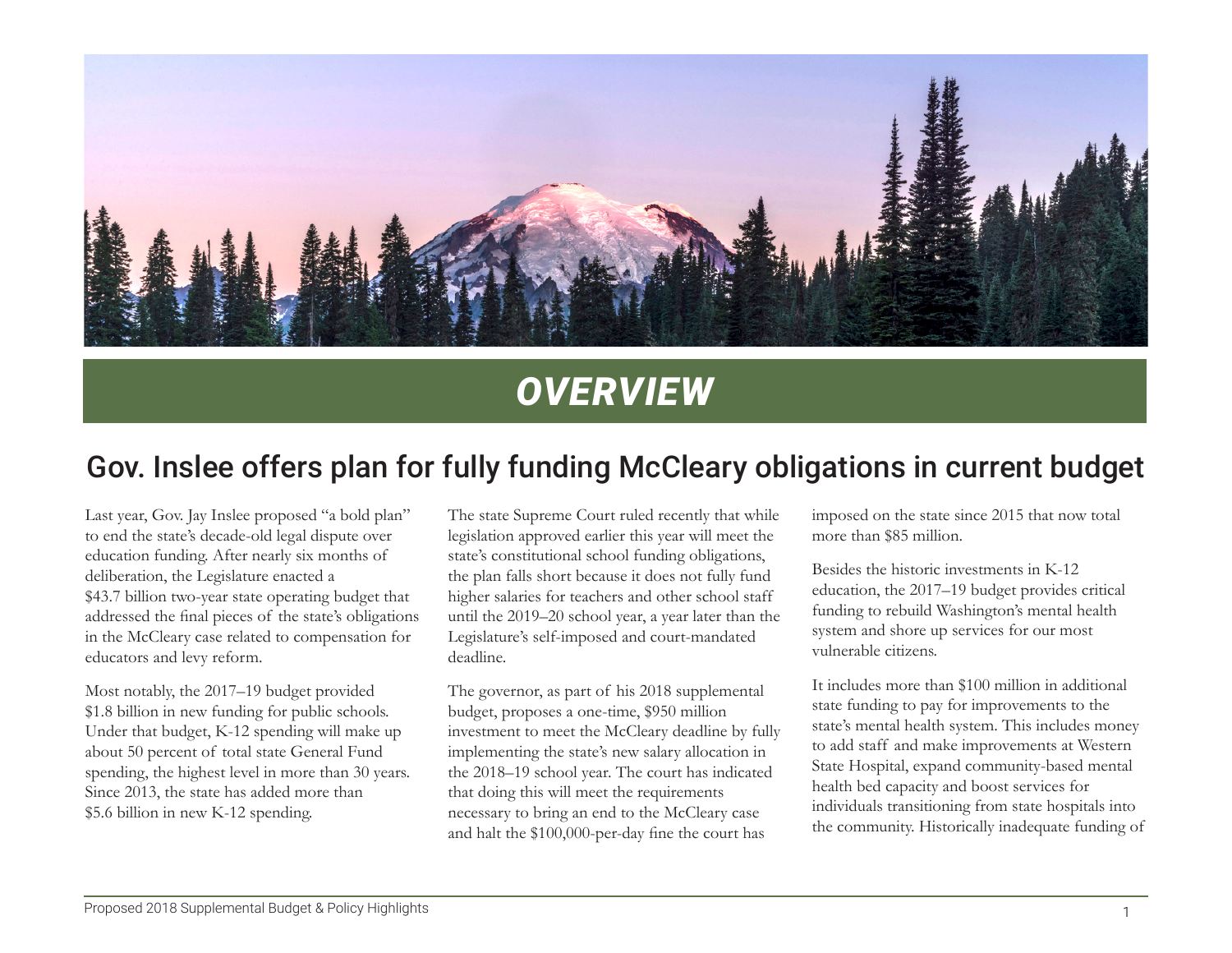## *OVERVIEW*

our mental health system had severely undermined care for patients, taking our state to the brink of federal decertification of Western State Hospital and the potential loss of millions of dollars in federal funding for services.

Meanwhile, the budget protects — and expands — other parts of the state's safety net.

For example, in addition to boosting the number of state-funded preschool slots for low-income children, the budget provides funding to create the new Department of Children, Youth, and Families. By combining the state's early childhood education, child protection and juvenile rehabilitation services under one roof, the new agency will focus on prevention measures for at-risk families and improve outcomes for children and families across the state.

#### *Covering unanticipated costs, plugging holes in 2017–19 budget*

The state has incurred expenses that were not anticipated when the Legislature passed the underlying budget. The budget contains several significant holes that have to be filled, such as savings assumptions that are unlikely to be achieved.

Gov. Inslee is proposing adjustments to plug those holes in the 2017–19 budget, cover unanticipated costs and pay for emergencies and other pressing needs.

#### State spending on K-12 education over the past 40 years



Near General Fund and Opportunity Pathways operating expenditures

The first order of business for any supplemental budget is to provide funding to continue delivering services at current levels. Beyond that, the governor's proposal covers other unanticipated expenses that have crept up in a number of areas.

For example, the state's costs for fighting wildfires this year totaled nearly \$67 million — about \$42 million more than was provided in the 2017–19 budget. That shortfall is covered in the governor's proposed supplemental budget.